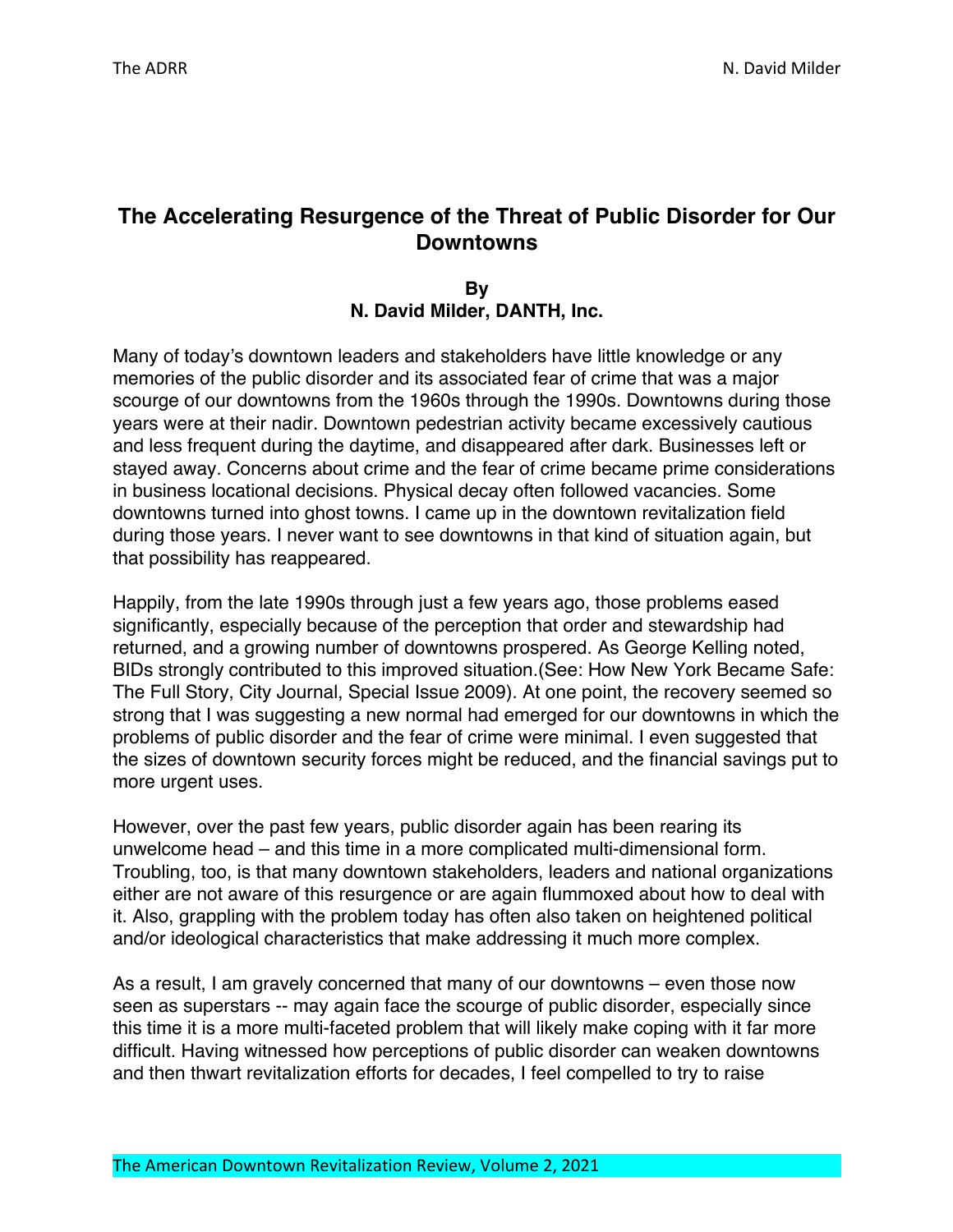awareness of its new manifestation and call for a concerted effort within the downtown revitalization community to address it.

## **PUBLIC DISORDER BACK IN THE DAY**

When I first started working on revitalizing downtowns, back in the 1970s and early 1980s, time after time I would hear powerful city officials and downtown leaders lament, sometimes tearfully, how crime and the fear of crime were keeping customers away, encouraging existing businesses to leave, and discouraging firms from moving in. Yet credible research kept showing that actual crime rates in downtowns were usually significantly lower than the public thought or the news media suggested, and that the level of the fear of crime did not meaningfully correlate with the crime rates in a district. For instance, a 1984 study in Jamaica Center in Queens, NY found that while the district averaged about 1.7 reported street robberies per day, 73% of a survey's respondents thought there were more than 10. What then was causing this disabling fright?

To address this problem in the NY-NJ-CT metro area, Regional Plan Association created the Downtown Safety, Security And Economic Development Program (DSSED) in 1984 that was funded by the National Institute of Justice and major corporations located in the region. I designed and directed that program. Our research found that:

"…the fear of crime downtown, which is often exaggerated, can be reduced by dense, compact, multi-use development as well as by police patrol tactics that emphasize citizen contact, and the control of quality of life crimes."

Each of these solution components was aimed at increasing the perception that public order is being maintained in the district. The important influence the perception of public order has on the public's fears of becoming a crime victim was famously put forward by George Kelling and James Q. Wilson in their article "Broken Windows: The Police And Neighborhood Safety." In that article, they argued that there are physical and behavioral signs of disorder such as broken windows, vacant buildings, graffiti and drug use and sale and prostitution that indicate no one is taking care of this area, and that makes people feel afraid.

The recommended compact multi-use development aimed at increasing potential downtown pedestrian flows because there is no better validator that an area is orderly and safe than a lot of people walking in it, nor is there a better indicator that people are feeling the area is safe than strong pedestrian flows. However, the DSSED's research found that these pedestrian flows can be thwarted when fear makes downtown workers, shoppers and residents restrict when and where they will walk. Other research has showed that an effective police foot patrol program can reduce such levels of fear. Research, by the DSSED and others, has also shown that the physical and behavioral signs of disorder can heighten such fears.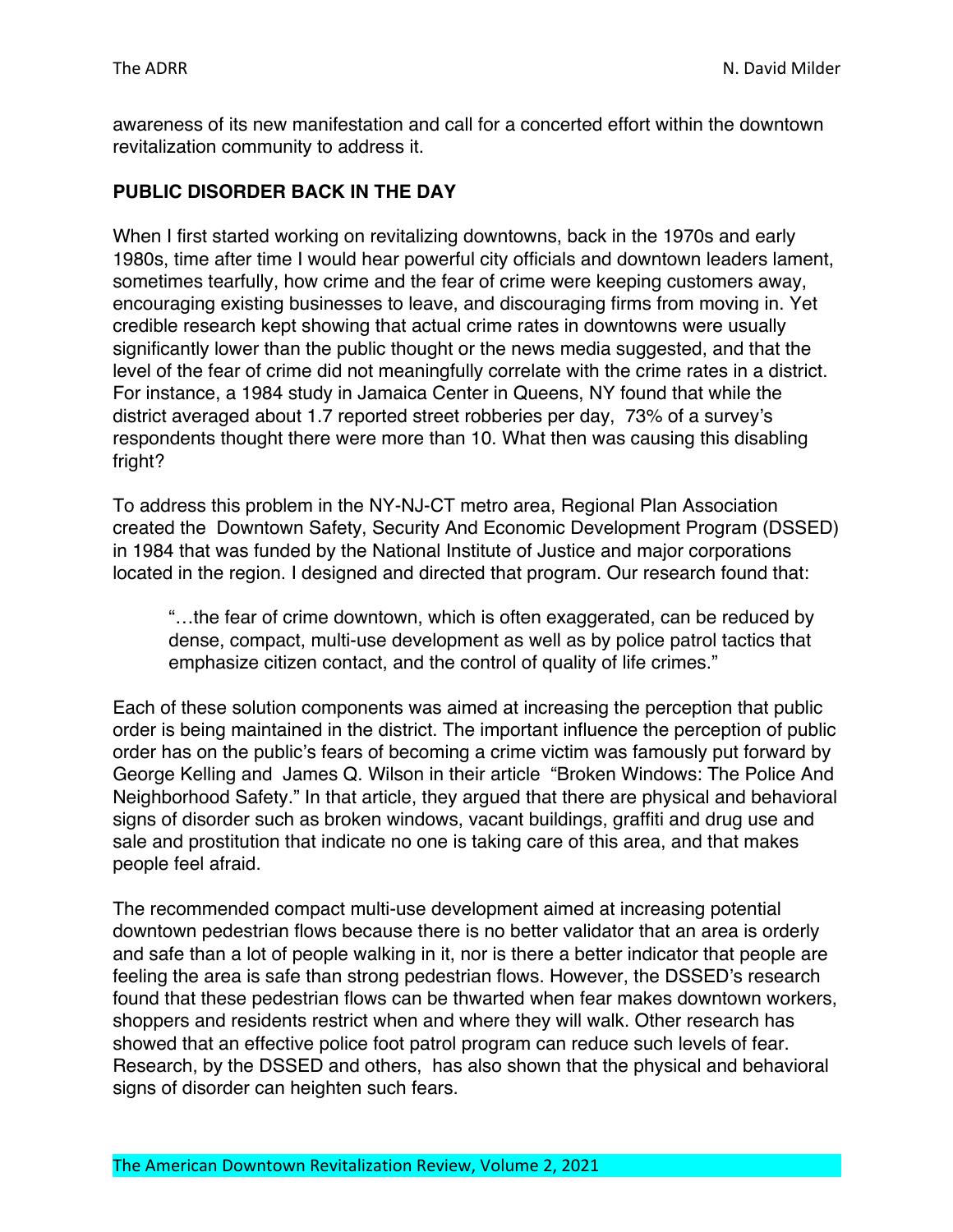The growth of BIDs during the 1990s did much to reduce the fear of crime in our downtowns. Their "crime and grime" programs were visible proof that some organization was trying to take care of the area, i.e., it was trying to maintain order. Moreover, many other BID programs such as business recruitment, façade improvements, concerts and other public entertainments also helped establish that order was being maintained and the area was being improved. The resulting heightened downtown visitation rates and stronger pedestrian flows also made people feel the districts were safe day and night.

# **PUBLIC DISORDER TODAY**

I think there are four parts of the public disorder problem downtowns are now facing. Some are strongly interrelated. Some have been brewing for several years, while others are either of recent vintage or have been heightened by recent events e.g., the Covid19 pandemic and recent protest violence.

**The Impacts of Covid19**. Fear is again a factor, though the cause is not a fright about being the victim of a crime, but of a disease. Moreover, the pandemic is influencing our perceptions of public disorder in two ways, not one. One is through the person to person transmission of the harmful virus via aerosolized droplets. Those individuals who do not engage in the necessary precautionary behaviors – masking and especially social distancing – can be seen as disrupting the public order, as can the businesses that do not require these behaviors. On the other hand, these precautionary behaviors can severely disrupt the ways that our downtowns and the organizations within them operate, and be perceived by those more concerned about economic and quality of life concerns as disrupting the public order. The public seems to be badly split about these vying concerns about growing pandemic induced public disorder, a split reinforced by political affiliations. Combined, there is a huge proportion of the public who are now concerned about public disorder, one way or another, because of Covid19.

Regarding the precautionary behaviors, there is little doubt that fear of the virus is keeping downtown visitation levels to exceptionally low levels by workers, shoppers and tourists. Also, luxury retailers are more apt to provide and require these protections than those dealing with mass markets. Small merchants often either cannot open legally, or lack the skills and funds to implement needed protections, or just do not believe in the need for them.

There's a need for trusted toolbox of protective measures businesses can deploy that are effective against the virus, affordable, and allow the merchants to make money. IDA, National Main Street Center and IEDC have all provided information about possible components of this toolbox, but issues about their efficacy, transferability and affordability often remain. However, more comprehensive programs such as the one instituted by UC-Davis that covered the university campus, downtown and whole city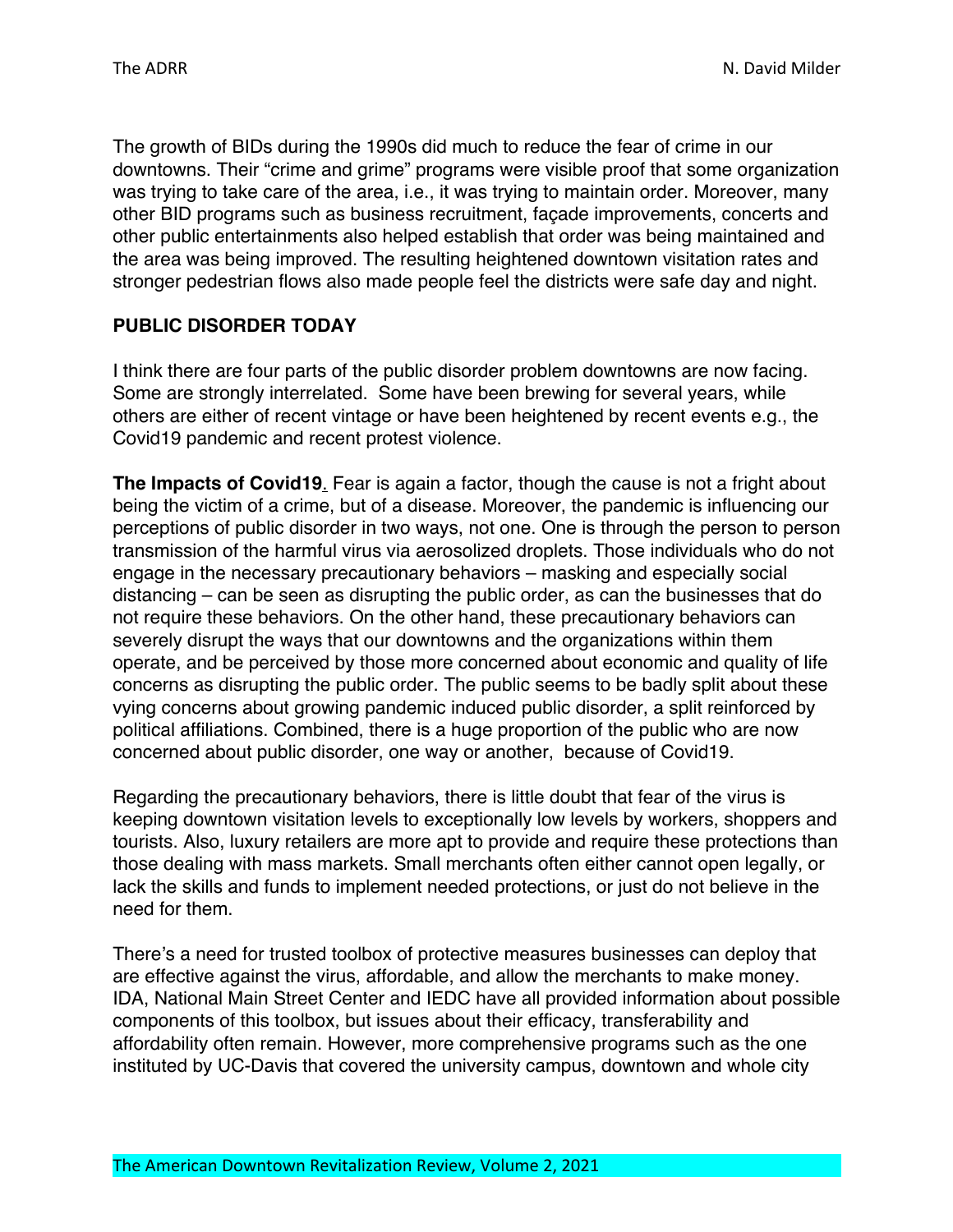should also be looked at. It seems to allow for both the adoption of precautionary behaviors and businesses to stay open and to do more than just survive.

With the use of effective vaccines and therapeutics, the pandemic hopefully will abate significantly sometime later this year. The question then will be: will elements of the concerns about public disorder the pandemic sparked continue on into the future? Crises have been known to spark trends and changes in mass behavior that are continued well into the post crisis years for reasons unrelated to those that strengthened them during the crisis. For example, Covid19 induced a huge surge in remote work, but many of those workers will continue to work remotely well into the future because of quality of life preferences.

**Physical and Behavioral Signs of Disorder**. These were the problems that largely defined public disorder in the 60s to the 90s. Many large downtown district leaders in recent decades felt they had these problems under control, that they knew how to cope with them. Yet at the same time, the use of methamphetamine and certain prescription drugs were growing in smaller communities across the nation. This should have raised more flags since perceived drug use and sale can substantially raise fears of becoming a crime victim while downtown. The DSSED's survey research, for example, showed that perceived downtown drug use and sale was the strongest variable for explaining respondents' fears of being assaulted in the district.

By the year before the appearance of Covid19, drug use and sale had again become a major problem in many of our largest and most successful downtown districts. By 2019, for example, mangers of several BIDs in Manhattan were reporting that it was their major problem. This resurgence was powered by the cheapness and strength of the drugs being sold.

The homeless also have long posed an important and complex challenge for downtown leaders and stakeholders. They are obviously people who are in severe need, and a very high proportion are either mentally disturbed or suffering from some sort of addiction. Others suffer from unfortunate life events such as being fired or an apartment lease being terminated, or the lack of affordable housing in the area. Recent research by Zillow shows that when the costs of housing in an area surpass one-third of household incomes homelessness will increase.

The response of Americans to the homeless is complicated. They do want to help the homeless. A national survey in 2017 found that 60% of the respondents wanted to aid the homeless and 65% wanted to subsidize their housing. But they oppose homeless behaviors that signal public disorder, that no one is taking care of this place. That same survey found that 47% of its respondents favored banning panhandling, with 29% opposing it, and 44% favored banning sleeping in public, while 36% opposed.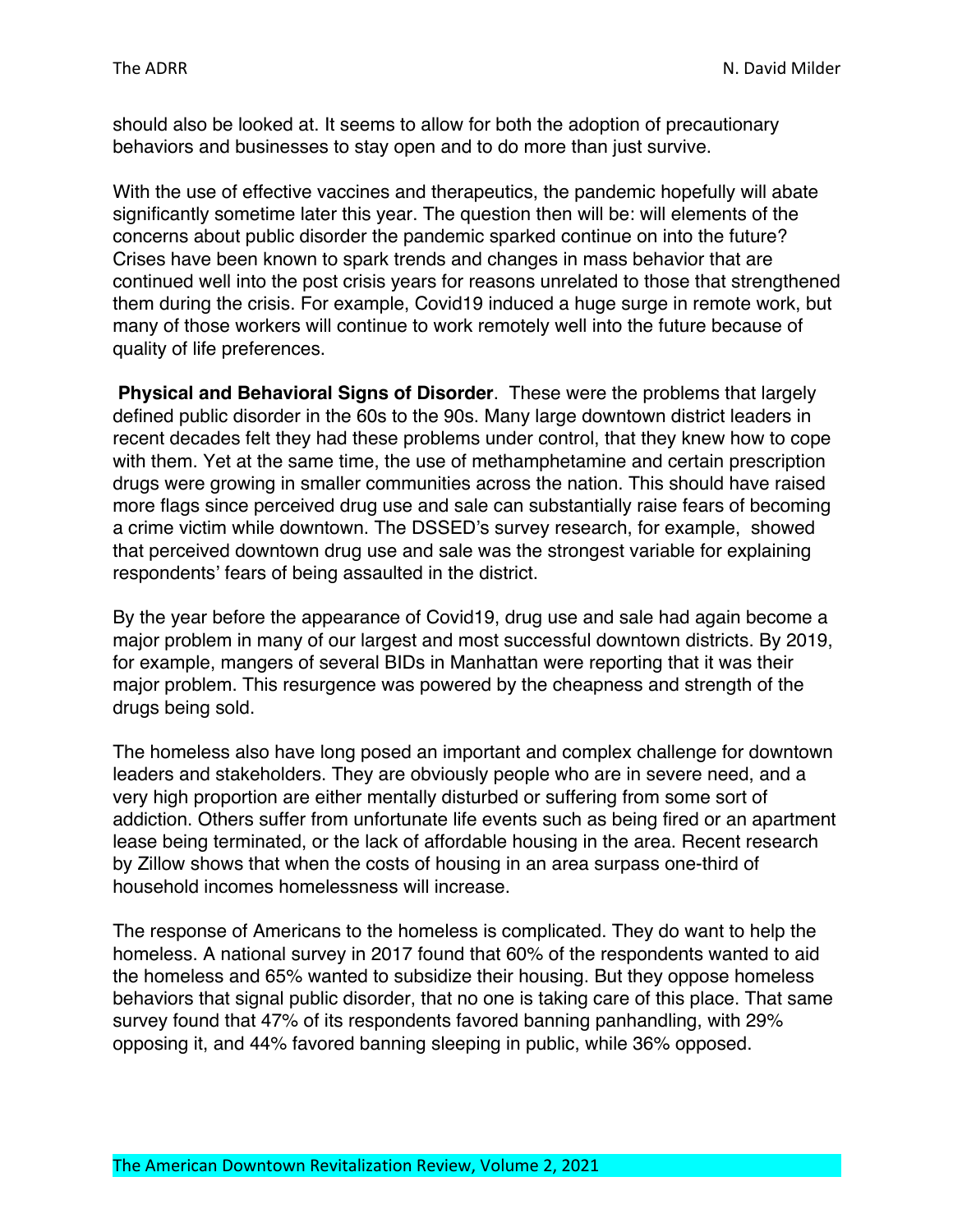Also, in the last few years I have seen claims in the media that an effective community solution to homelessness has been found that provides housing and a mix of needed supportive services. Yet, during this same period, the number of homeless in our downtowns seems to have substantially increased, and downtown managers were again reporting they were a significant problem. Furthermore, many large cities are spending large amounts of money on this problem. NYC spent \$3.2 billion on the homeless in 2019, according to the WSJ.

In some cities, the behaviors of the homeless have become far more aggressive. Along the west coast, there are reportedly informally organized bands of homeless that travel from city to city and take over downtown sidewalks and public spaces. They then often block pedestrian traffic, panhandle very aggressively, and leave urine and feces on the sidewalks. I've been told that, within San Francisco's culture, such behavior does not signal public disorder, just a different lifestyle that should be tolerated. On the other hand, I've seen claims that those behaviors are helping to convince a significant number of residents and firms to move away.

Some observers believe the heart of the problem in San Francisco is not that people are homeless and deserve assistance, but that elected officials fail to be concerned about public disorder, let alone actually doing something about it. As Bret Stephens has noted in the NYT: "In San Francisco, District Attorney Chesa Boudin has championed the calls for decriminalizing prostitution, public urination, public camping, blocking sidewalks and open- air drug use."

Plainly more cities implementing the effective program to deal with the homeless would reduce their negative signaling of public disorder, while producing a meaningful improvement in their quality of life. But, until that happens, appropriate order maintenance programs, ones that are both constitutional and humane, are needed.

If our public officials, elected and appointed, do not work to maintain public order, then a Hobbesian state of nature can emerge where life is "nasty, brutish and short." Contrary to juvenile wisdom, freedom does not mean the absence of rules. True freedom can only occur within the context of appropriate rules. Rules mean order.

**Community Mistrust of the Police.** Effective community policing was a key element among the solutions developed by large cities to the high crime rates and levels of fear of the 1980s and 1990s. As its name implies, this policing strategy is based on the finding that police are significantly more effective in maintaining perceptions of public order when they build strong relationships with members of the communities they are patrolling. Community policing was a return to many of the policing principles promulgated by Sir Robert Peel when he established the first modern police force in London in 1829. One of those principles is:

"To maintain at all times a relationship with the public that gives reality to the historic tradition that the police are the public and that the public are the police,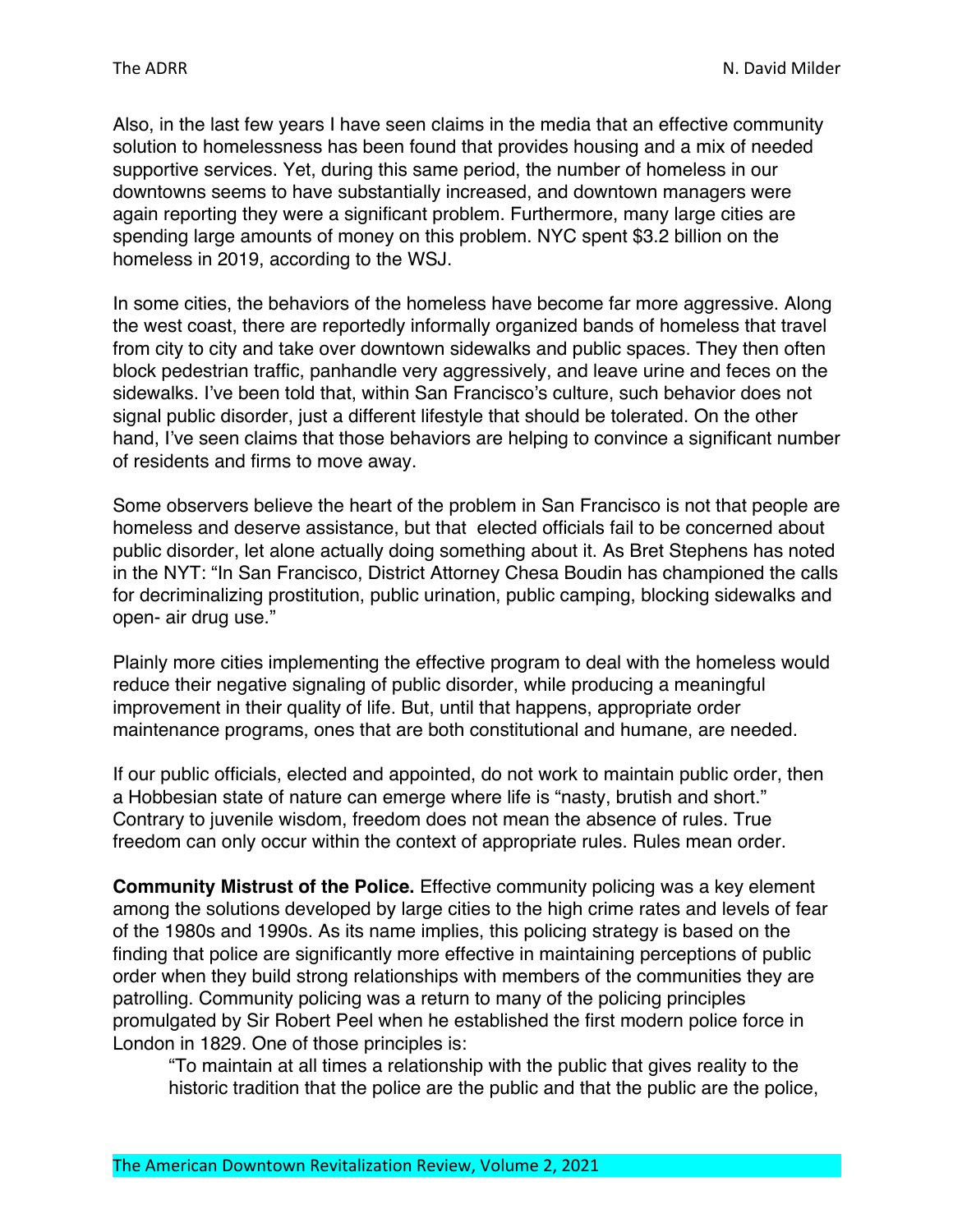the police being only members of the public who are paid to give full-time attention to duties which are incumbent on every citizen in the interests of community welfare and existence."

At the same time, it has been axiomatic since polities appeared thousands of years ago that legitimated power and its authorized use of force can be abused. Consequently, some degree of police abusing their privileged use of violence is to be expected. In well tasked and managed departments the level of abuse will be nil or exceedingly low, and publicized examples are treated as evidence of the police properly being accountable, not of the police habitually violating citizen rights and liberties.

Today, across the nation, there is widespread mistrust of the police, with many believing that they do habitually violate citizen rights and liberties. Some even advocate defunding the police. Such high levels of mistrust hinder the ability of the police to function effectively, and to maintain public order. It also raises the fears of growing public disorder among those who still trust the police, that weakened police will mean greater lawlessness.

Mistrust of the police in the US has long been influenced by our nation's centuries old slavery/racial discrimination problem. Blacks have long been more frequently stopped by the police and the victims of police brutality. Black parents have felt the need to specifically advise their children about how to behave if stopped by the police. What has made the current high levels of mistrust of the police so potent are:

- The abusive riff on proper community policing tactics known as "stop and frisk" that antagonized many members of minority communities. Police tactics meant to help assure public order were thus turned into tactics that instead distanced the police from the citizens they were meant to serve and protect
- The too numerous fatal uses of force, e.g., the death of George Floyd, across the nation that were caught on cellphones and police cameras. They thus gained media and public attention as never before
- The increasing political power of minorities and the emergence of protest organizations such as Black Lives Matter
- Police unions, and state and local laws that make disciplining bad police officers excessively difficult. They make it really hard for large departments to hold themselves accountable, thus increasing the demand for external entities to do so.
- The Blue Wall. More and more policemen live in an enclosed subculture with its own values and rules. It is thus harder and harder for the police to be the public, as Peel suggested. Anyone who has tried to influence a police department knows what I am talking about here. This insularity is too often ignored. One consequence is a total resistance to non-police individuals participating in police disciplinary actions or planning. Another is the question: are the police really like us? Still another is that it leads police officials to often make bad decisions. For example, police departments understand programs aimed at reducing crime that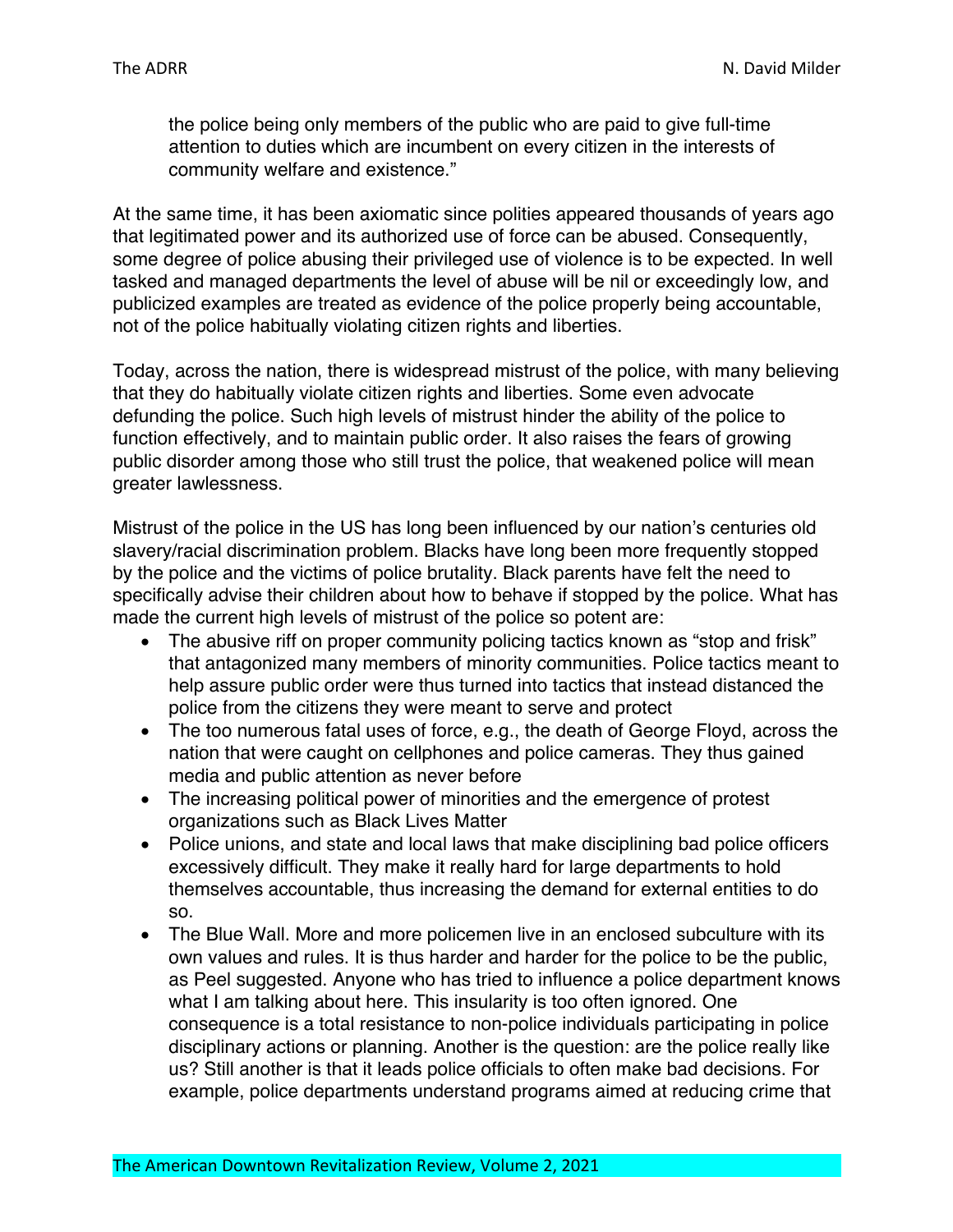focuses on criminals and arrest stats, but as Kelling confirmed to me in a conversation, they do not know how to really deal with trying to reduce the fear of crime that involves the attitudes and behaviors of the public.

An effective police force is needed to maintain public order. However, a police force cannot be effective without the cooperation of the communities they are patrolling, Plus many minority neighborhoods have high crime rates that require a lot of police attention to protect their citizens. We cannot do without a well-ordered police force or a citizenry that trusts and cooperates with it. That trust and cooperation cannot be created on the terms demanded by just one of these parties.

A very hopeful note: A growing number minority communities have organizations that are very concerned about maintaining and expanding public order in their neighborhoods. Patrick Sharkey has written a terrific book about them, "Uneasy Peace: The Great Crime Decline, the Renewal of City Life, and the Next War on Violence." These neighborhoods also often have cornerstone organizations such as hospitals, colleges/universities, and major corporate facilities that extend their concerns about disorder and their security operations out into the surrounding neighborhood. These organizations may represent viable channels for rebuilding trust and cooperation between minority communities and the police. Getting local community organizations, cornerstone organizations and the local precinct's community policemen to work on a more integrated and cooperative level may be where the future of successful policing is located.

#### **Protester Violence and Vandalism**.

The Urbans Riots of the Late 1960s. Few of today's downtown mangers and stakeholders have knowledge or awareness of the urban riots of the 1960s: e.g., the 1965 Watts riots in Los Angeles, the Newark and Detroit riots in the summer of 1967, the unrest in many major American cities after the assassination of Martin Luther King Jr. in 1968. I was living in Columbus OH in 1967 and 1968. I felt that from what I was seeing on local news programs, hearing from my students and colleagues at OSU, and what my neighbors were telling me that the riots were having a big impact on how white people were perceiving Black people and dense urban areas. Given the de facto residential and occupational segregation that characterized most of our nation, one might expect that whites already had some "fear of strangers," of people who were not like them. The urban riots of the 60s seemed to both reinforce existing misperceptions that Blacks were lawless and dangerous, and make them more frequently voiced.

Moreover, these riots followed the inauguration of LBJ's Great Society programs in 1964 that were aimed at improving the lives and opportunities of the poor and minority groups. In some minds the riots evidenced the need for such programs, for others the programs were seen as a means to prevent such riots. The riots definitely resonated politically and hardened and polarized political differences. Nixon's campaign leveraged off of them.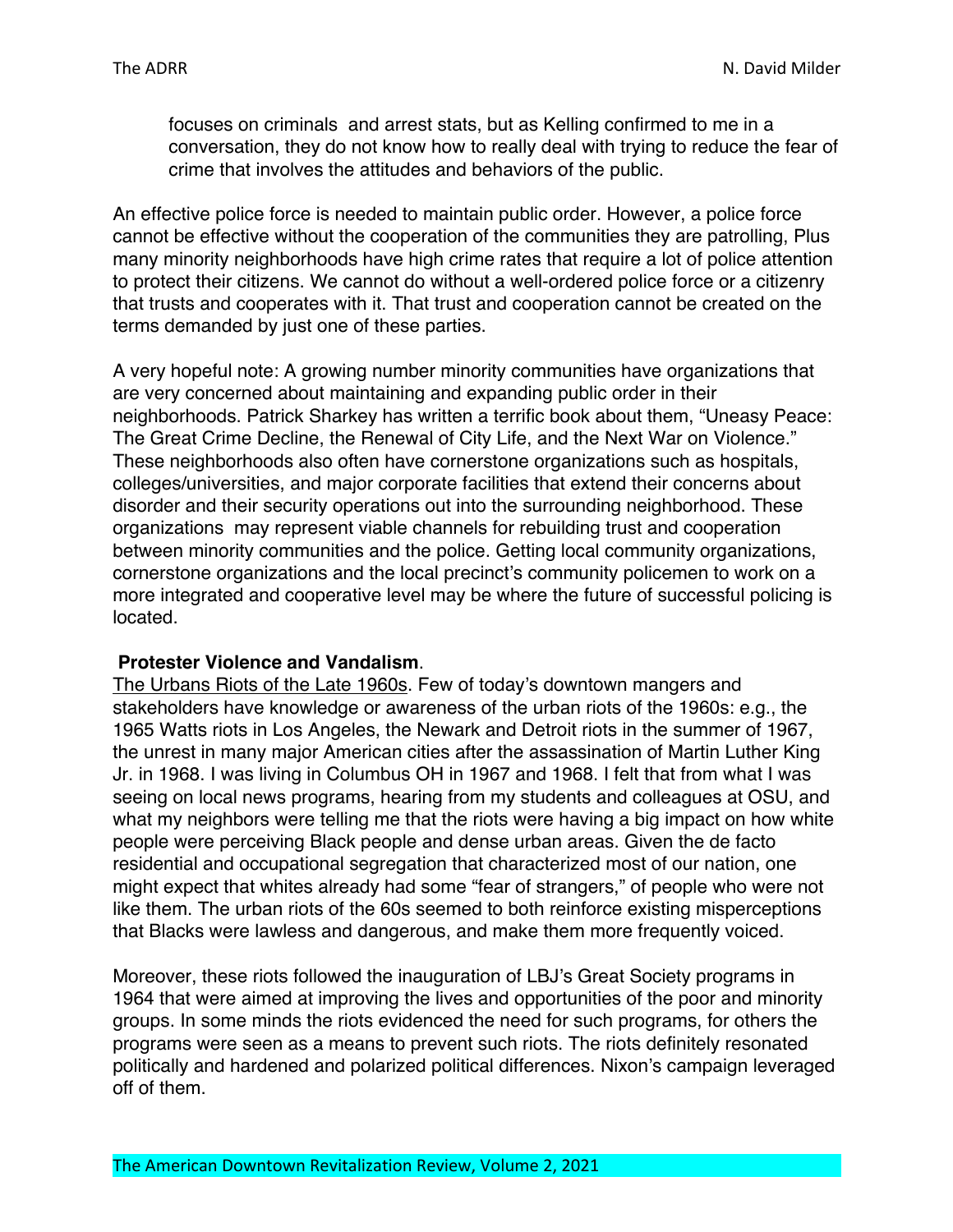Notable was how the attitudes of people who had not been in the cities where the riots or public unrest occurred were still being strongly influenced by them.

Of course, the corollary was that the areas in which Blacks lived, worked, shopped and played were also seen by many whites as lawless and dangerous. That was strongly demonstrated to me when I worked for Ohio DECD between 1974 and 1977 putting together a 16-city public management technology transfer network. I worked with a number of exceptionally competent city managers, mayors and department heads. In every city there was a deep concern about their decaying downtown, and the growing fear of crime. I very often heard how the urban riots had badly hurt the public's image of downtowns in general, and theirs in particular. Of course, their downtowns then were also hurting from the nation's massive rush to the suburbs, and the ensuing white flight of residents, customers and businesses left downtown vacancies that often were filled by people of color. For insightful research on the riots see: Peter Henri Rossi, David Boesel, (Eds), Cities Under Siege: An Anatomy of the Ghetto Riots, 1964-1968, Center for Urban Affairs (Baltimore, Md.), Basic Books, 1971, and The Kerner Report, National Advisory Commission on Civil Disorders, https://belonging.berkeley.edu/1968-kernercommission-report.

The urban riots of the 1960s plainly did not create whites' fear of Blacks, but it certainly strengthened it, and made overcoming or avoiding that otherness more difficult. It also certainly reinforced white flight from our cities. The fact that the attitudes of white people with no direct experience of the riots were being impacted suggests that they cannot be treated as isolated uninfluential events. Their geographic influence shed can be very large and densely populated. Even though their number over a specific time period may be few, their potential influence can still be very substantial both geographically and over time.

What is very interesting were the public's contrasting reactions to the numerous anti-war student riots that burst forth on college campuses across the nation in 1970. Certainly a major segment of the public rejected the lawlessness of these events, but perhaps because they were confined to the campuses and not racial in character, the perceptions of disorder did not generate a widespread fear of any particular group. Spotting students did not spark people to engage in avoidance behaviors. Among my non-academic acquaintances in Columbus, the rioting students at OSU were seen as youthful, heroic, forgivable miscreants by sympathizers, and lawless spoiled brats by opponents, but not as fear engendering strangers.

The major takeaway from this discussion is that violent protests/riots can have very strong negative impacts on racial and political polarization, and how our urban areas are perceived as places of disorder. This impact can be felt even if people do not live or work near where the riots/protests occur. The legacy of the riots helped keep the public's image of downtowns negative for decades.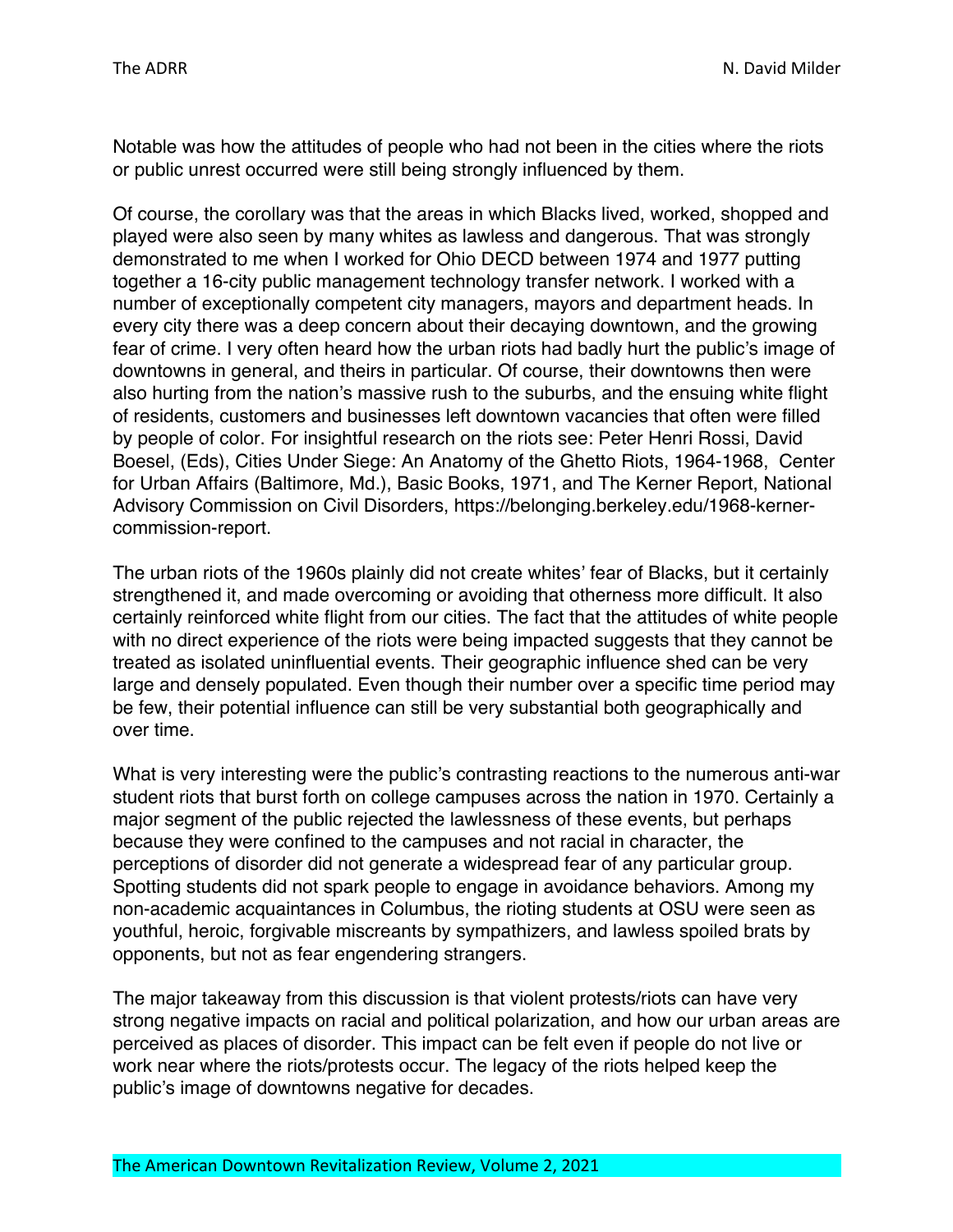Recent Violent Protests. In 2018, John Lewis famously tweeted: "Never, ever be afraid to make some noise and get in good trouble, necessary trouble." He was very much in line with the non-violent protest strategy that the civil rights movement has relied on for several decades – and many would say with good effect, if much still remains to be done.

Unfortunately, and contrary to Lewis's admonition, recent years has seen a wave of violent protest. Moreover, these recent violent protests also are structured by racial and political factors as were those in the 1960s that are probably compounded by underlying economic factors. Protests on behalf of both right and left wing causes have turned violent, at times involving violent conflict between the two. They tend to occur in temporal clusters responding to events such as elections and instances of police brutality. Downtowns are often convenient, logical or targeted places for them to occur. Their leaders and stakeholders need to be concerned about and prepared to cope with these events, yet the resources needed to do so are probably well beyond their means and available legitimate actions. Actors at various levels of government will need to be involved and coordinated with individual businesses and downtown organizations. However, Trump's sending federal personnel into several cities, such as Portland OR, to quell their urban disorders did not have salubrious results, and demonstrates that bringing in such potential partners must be done carefully.

Recent violent events have shown that it is hard, if not impossible, to put a viable protective plan together in the midst of them. The visual messaging of public disorder sent out by rioting crowds, killed or injured people, and vandalized stores, parks, cars, etc., obviously are not conducive to the health and well-being of any downtown. The downtowns of leaders who are unprepared are likely to be vulnerable to a whole lot of hurt. Moreover, when violence marks the interactions of police and protesters the trust of both parties in the other can be significantly eroded, with important ripple impacts on disagreements between the police and minority populations.

There is no better example of the growing wave of violent protest than the storming of the Capitol on January 6, 2021 that resulted in several deaths, and 100+ injuries. It also threatened our entire constitutional order. Former President Trump, as I write this, is being tried by the US Senate for provoking and inciting an insurrection. The event was overwhelmingly political, but a very heavy underlying racial component was also motivating the riot's participants. Many of them want to halt the changing socio-political order in which they see white people becoming the minority and having less economic and political power. Research by the Washington Post suggests there also may be a strong underlying economic factor: "Nearly 60 percent of the people facing charges related to the Capitol riot showed signs of prior money troubles, including bankruptcies, notices of eviction or foreclosure, bad debts, or unpaid taxes over the past two decades, according to a Washington Post analysis of public records for 125 defendants with sufficient information to detail their financial histories."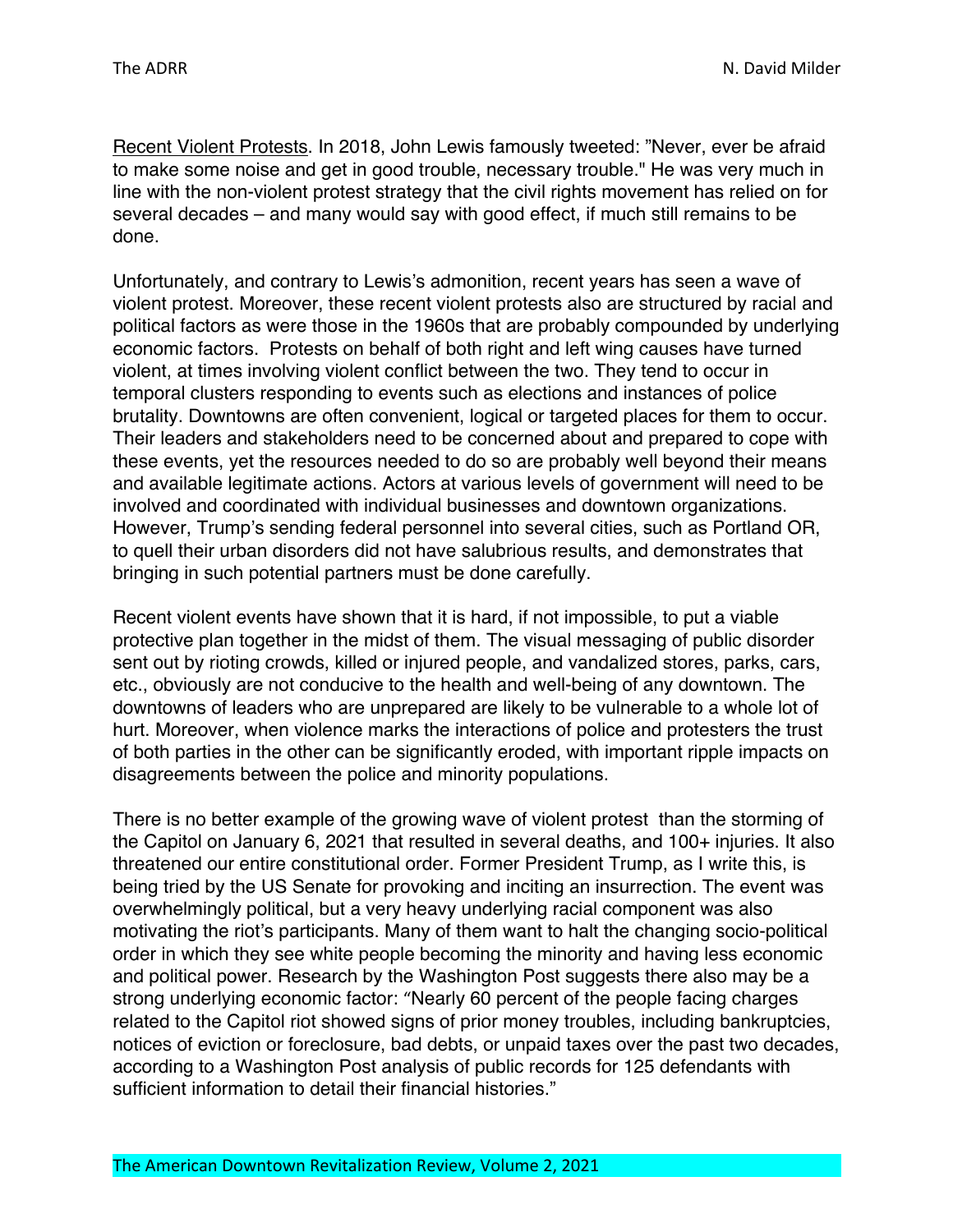## https://www.washingtonpost.com/business/2021/02/10/capitol-insurrectionists-jenna-ryanfinancial-problems/

That insurrectionary event was preceded by increasingly aggressive activities by militia, neo-fascist, neo-confederate, and white superracist groups across the nation in recent years. In 2017, they held the violent Unite the Right rally in Charlottesville, VA, that grabbed national attention and added to our political and racial polarization. Post the 2020 election armed groups tried to intimidate the counting and reporting of voting returns in several states such as MI and AZ.

"The brutal killing of George Floyd on May 25, 2020 in Minneapolis unleashed a wave of protests across the nation that was reinforced by other police caused deaths of Black people across the nation in cities such as Louisville, KY, and Kenosha, WI, where:

"The demonstrations were marked by daily peaceful protesting followed by confrontations with law enforcement and rioting and arson at night. A state of emergency was declared on August 23, and the National Guard was activated the following day. Further confrontations arose when armed militia members, whom Kenosha County Sheriff David Beth described as 'like a group of vigilantes', arrived with the expressed intent of protecting businesses in the city." One militia member is accused of killing two protesters and injuring a third. https://en.wikipedia.org/wiki/Kenosha\_unrest

In Manhattan, the protest resulted a number of commercial areas being vandalized. Clusters of luxury stores on Madison and Fifth Avenues and in Soho were targeted. Some reports claim that this was an intended outcome of protest leaders who felt that continued inadequate responses to the police brutality could not be tolerated and that vandalization of businesses in minority neighborhoods was misplaced and not putting sufficient pressure on municipal leaders to take the needed actions. If these reports are accurate, then successful downtowns can expect to be targets of similar vandalization if police brutality cases persist in their cities. New Yorkers were lucky that Kenosha-type vigilantes did not emerge to protect their endangered lux businesses, but looking to the future, that is a possibility that downtown leaders need to prepare for. There are also other reports that militia-type groups have intentionally infiltrated protests of police brutality to instigate violence and vandalism and hurt the image of the protesters.

In 2011, Occupy Wall Street occupied Zuccotti Park for several months campaigning for greater income equality. There is perhaps no stronger visual signal of public disorder as when a public space or building is "occupied" by protesters or a political movement. The legitimately tasked defenders of the public order are shown to be defeated. There is something of a political tradition for such occupations in the Bonus Marchers of 1932, and many of the student upheavals occupied university buildings in 1969 and 1970. The signaling of disorder is strong when the police withdraw from the area, even if they have strong tactical reasons for doing so. Recently, however, occupying public spaces and buildings has been a growing tactic for protesters.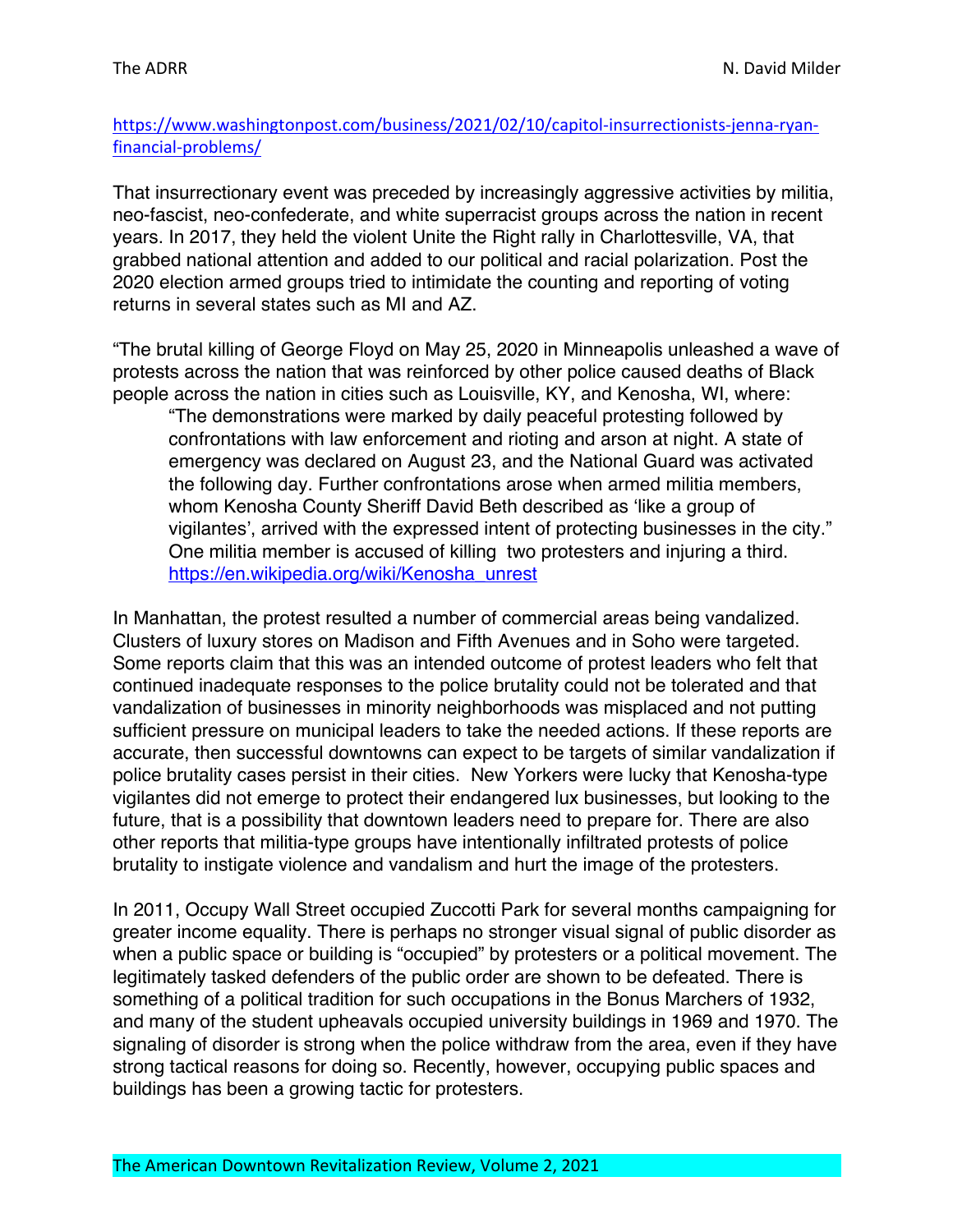The occupation of our Capitol Building, of course is one example. Protesters in Seattle to George Floyd's killing created The Capitol Hill Autonomous Zone. The zone was an informally organized area, with informal leadership, covering six city blocks and a local park. It was established after the Seattle Police Department vacated its local precinct building. Protester demands were: reducing the police department's \$409 million budget by 50 %, shifting the funds to community programs and services in black neighborhoods, and not charging protesters with crimes. https://en.wikipedia.org/wiki/Capitol\_Hill\_Autonomous\_Zone

In Portland, the killing of George Floyd led to peaceful demonstration in various parts of the city, but a riot broke out in the downtown, where several fires were set, and the Justice Center was ransacked and set ablaze. The police voiced a desire to keep the demonstrations peaceful and engaged in negotiations with protesters, but actions and reactions by both sides soon led to a far more conflictual situation that has lasted for months. The police withdrew from the downtown. Trump's decision to send armed federal personnel in to quell the situation only complicated the situation. Federal interventions if done, must be done correctly and in harmony with local needs, interests and assets.

The negative impact on downtown businesses has been substantial. A survey done for an affiliate of the Portland Business Alliance in late 2020 found that "62% of downtown businesses owners said that the central city was no longer safe, a nearly threefold increase from when the survey was last conducted in 2018." https://www.oregonlive.com/business/2021/01/majority-of-downtown-portlandmerchants-say-city-core-is-unsafe.html

# **WHERE DO WE GO FROM HERE?**

I cannot claim that I have any definitive ideas about how downtown management organizations and individual businesses should deal with the looming problem of increased public disorder. I do have some thoughts about how they might be identified and/or developed:

- We need to start talking much more about this problem and raise awareness about it. IDA, IEDC, NMSC and CNU have to look a whole lot more at it.
- We also need to properly scope out this problem, so we know what a solution(s) has/have to do.
- In looking for existing success stories we need to rigorously analyze how successful they really are, and how transferable they are to other locations.
- Many solutions will involve downtown organizations partnering with municipal, state and Federal agencies. If they are left to decide how they will act without strong responsiveness to local needs, interests and concerns, their actions are